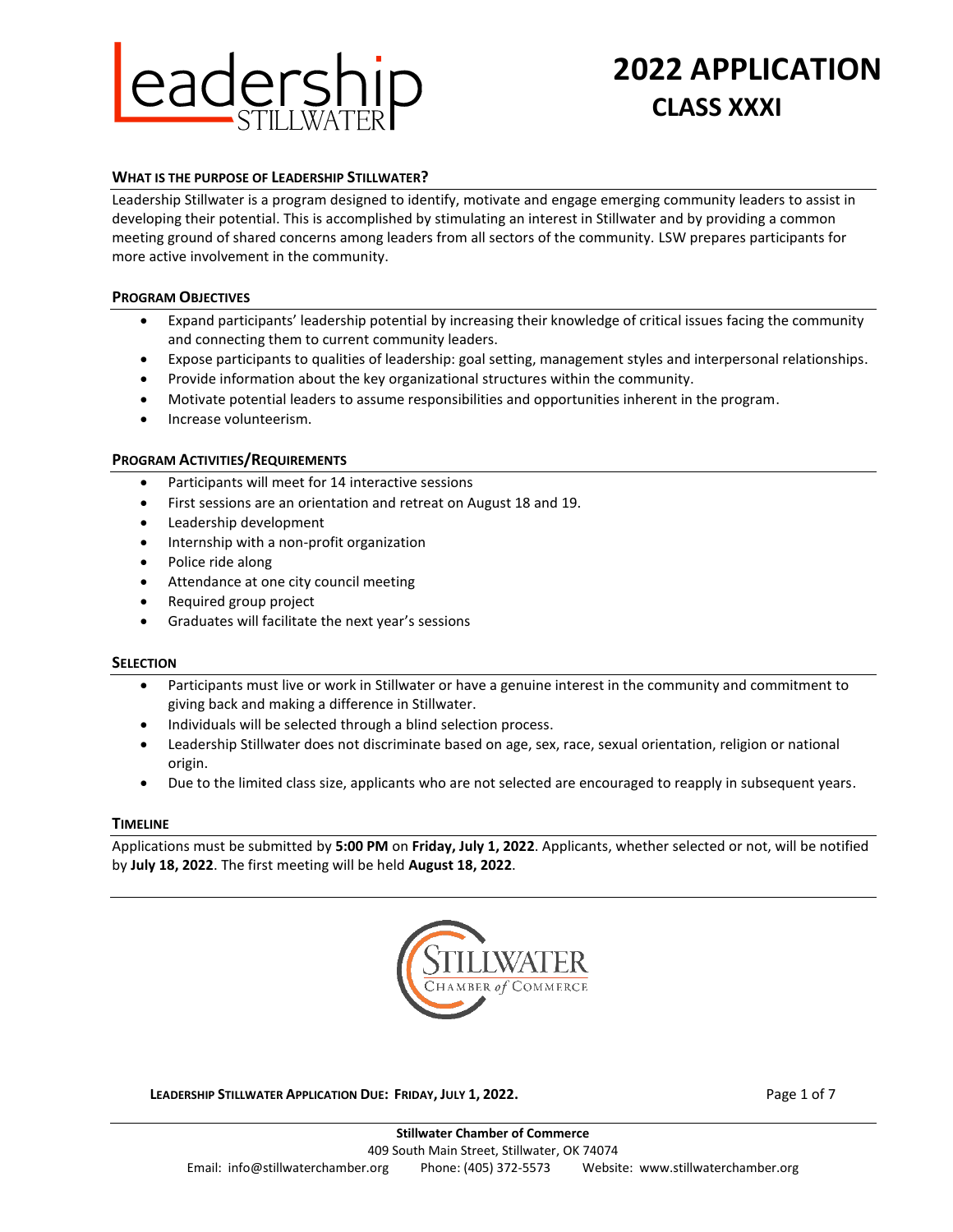**Leadership Stillwater Class Schedule Class XXXI**

# **Leadership**

# **\*DATES AND TIMES ARE TENTATIVE AND SUBJECT TO CHANGE\***

| <b>August 18</b> | Orientation                                          | $6:00 - 9:30$ PM       |
|------------------|------------------------------------------------------|------------------------|
|                  | Backstage                                            |                        |
| <b>August 19</b> | Retreat                                              | $11:30$ AM $-6:00$ PM  |
|                  | <b>TBD/OSU Ropes Course</b>                          |                        |
| <b>August 25</b> | <b>Creating a Strong Teams</b>                       | $3:00 - 6:30$ PM       |
|                  | <b>Central Rural Electric Cooperative</b>            |                        |
| September 1      | <b>Human Services</b>                                | $3:00 - 6:30$ PM       |
|                  | <b>Stillwater Community Center</b>                   |                        |
| September 8      | <b>City Services</b>                                 | $3:00 - 7:30$ PM       |
|                  | <b>Various Locations</b>                             |                        |
| September 22     | <b>City Government</b>                               | $5:00 - 8:00$ PM       |
|                  | City Stillwater Municipal Building                   |                        |
|                  |                                                      |                        |
| October 6        | <b>Team Leadership Building</b>                      | $4:00 - 7:00$ PM       |
|                  | <b>Stillwater Chamber of Commerce</b>                |                        |
| October 13       | <b>Healthcare Systems</b>                            | $3:30 - 6:00$ PM       |
|                  | <b>TBD</b>                                           |                        |
| October 27       | Impact of OSU Athletics                              | $3:30 - 7:00$ PM       |
|                  | <b>TBD</b>                                           |                        |
| November 10      | Stillwater Economy - LSAA Reception                  | $3:30 - 7:00$ PM       |
|                  | <b>TBD</b>                                           |                        |
| November 17      | <b>Public Safety</b>                                 | $4:30 - 8:30$ PM       |
|                  | <b>Stillwater Police Department</b>                  |                        |
| December 1 or 8  | Education                                            | $5:00 - 8:00$ PM       |
|                  | Meridian Technology Center                           |                        |
| December 15      | Agriculture                                          | $3:30 - 6:00$ PM       |
|                  | <b>OSU Campus FAPC Building</b>                      |                        |
| January 12       | Wrap Up                                              | $9:00$ AM $- 11:00$ AM |
|                  | <b>TBD</b>                                           |                        |
| January 20       | Graduation - Chamber Annual Awards Gala              | $6:00 - 10:30$ PM      |
|                  | The McKnight Center/After Party - The Rancher's Club |                        |

**Please consider the time commitment required to participate in Leadership Stillwater. Any participant missing more than TWO sessions will be asked to withdraw from the class, and the Orientation and Graduation sessions are mandatory. The Graduation date will be confirmed when selected applicants are notified but is tentatively January 20, 2023.** 

**LEADERSHIP STILLWATER APPLICATION DUE: FRIDAY, JULY 1, 2022.** Page 2 of 7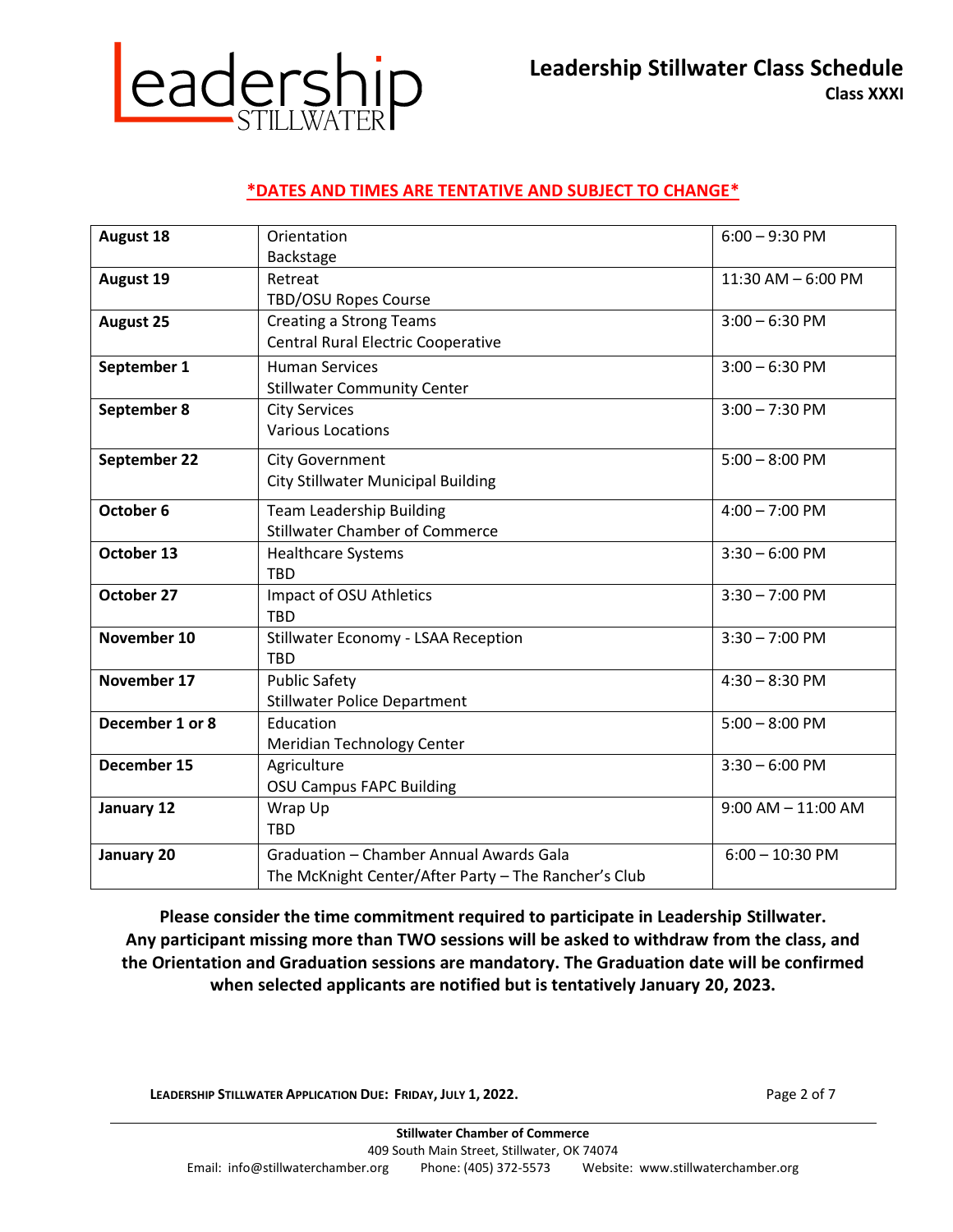

## **Personal Information**

**Name** *(First, Middle Initial, Last, Suffix if any):*

**Name you wish to be called** *(i.e., "Will" instead of "Willard")***:**

# **Length of residence in Stillwater:**

**Address** *(Street, City, Zip)*:

| <b>Home Phone:</b>       | <b>Cell Phone:</b> |
|--------------------------|--------------------|
| <b>Email Address:</b>    |                    |
| <b>Current Employer:</b> | <b>Job Title:</b>  |

#### **Employment History** *(In reverse chronological order):*

|    | Employer: | Title: | Date: |
|----|-----------|--------|-------|
| 1. |           |        |       |
| 2. |           |        |       |
| 3. |           |        |       |
| 4. |           |        |       |

**Education** *(Begin with high school, then college, business or trade schools and/or other training):*

|    | Name & City of School: | <b>Date Completed:</b> | Degree/Certification/Licensing: |
|----|------------------------|------------------------|---------------------------------|
| 1. |                        |                        |                                 |
| 2. |                        |                        |                                 |
| 3. |                        |                        |                                 |
| 4. |                        |                        |                                 |
|    |                        |                        |                                 |

**LEADERSHIP STILLWATER APPLICATION DUE: FRIDAY, JULY 1, 2022.** Page 3 of 7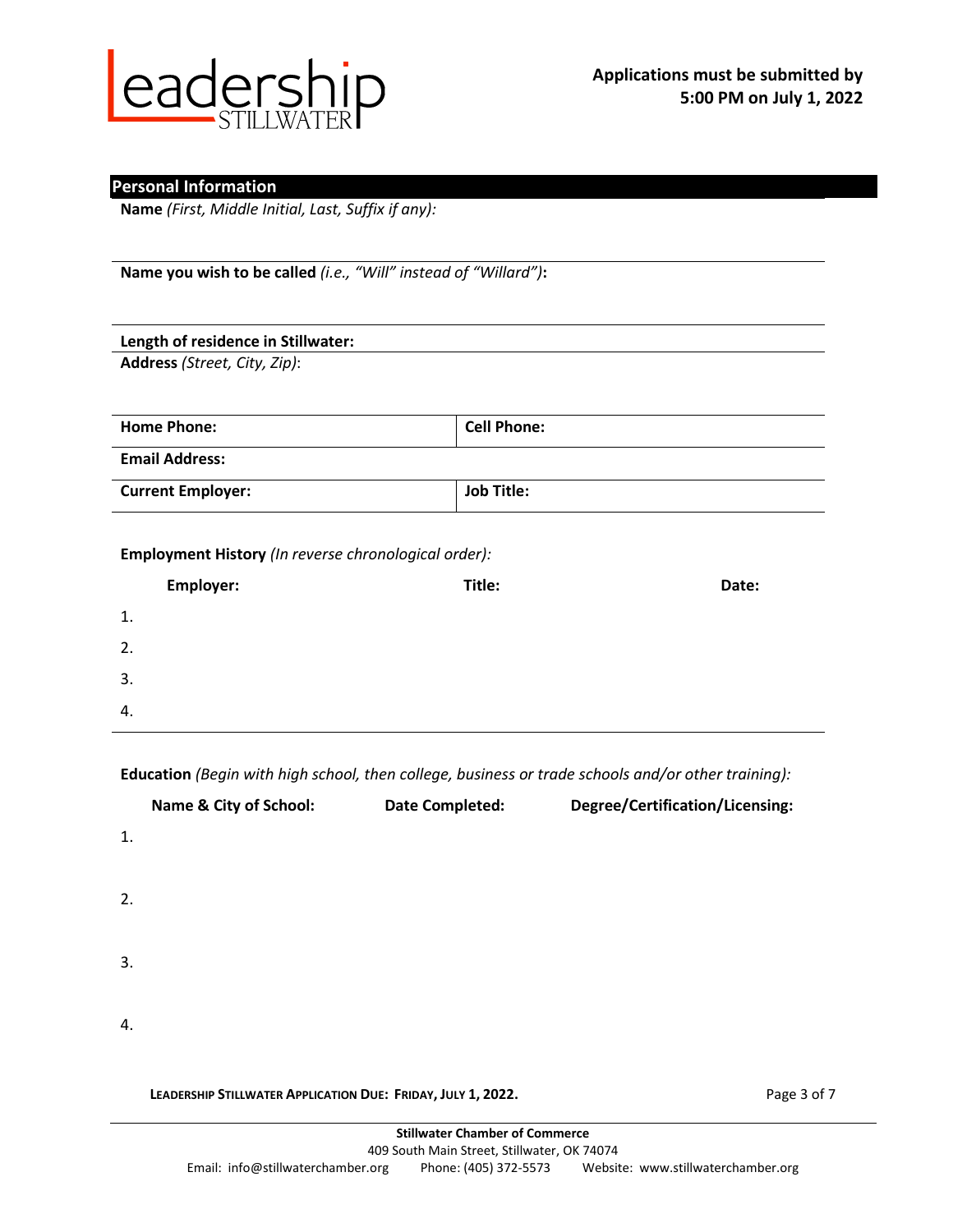#### **Organizations & Activities**

*List in order of importance to you up to five organizations of which you are or have been a member:*

|    | Organization: | <b>Approximate Dates of Membership:</b> | <b>Official Position(s) Held:</b> |
|----|---------------|-----------------------------------------|-----------------------------------|
| 1. |               |                                         |                                   |
| 2. |               |                                         |                                   |
| 3. |               |                                         |                                   |
| 4. |               |                                         |                                   |
| 5. |               |                                         |                                   |
|    |               |                                         |                                   |

**How much time per month do you commit to community, civic or professional organizations?**

**Have you been as active in community, civic or professional activities as you would like to be?**

**If not, what has been the major barrier to you becoming more involved?**

**Extracurricular Activities and Special Honors or Awards for Leadership Activities:**

**LEADERSHIP STILLWATER APPLICATION DUE: FRIDAY, JULY 1, 2022.** Page 4 of 7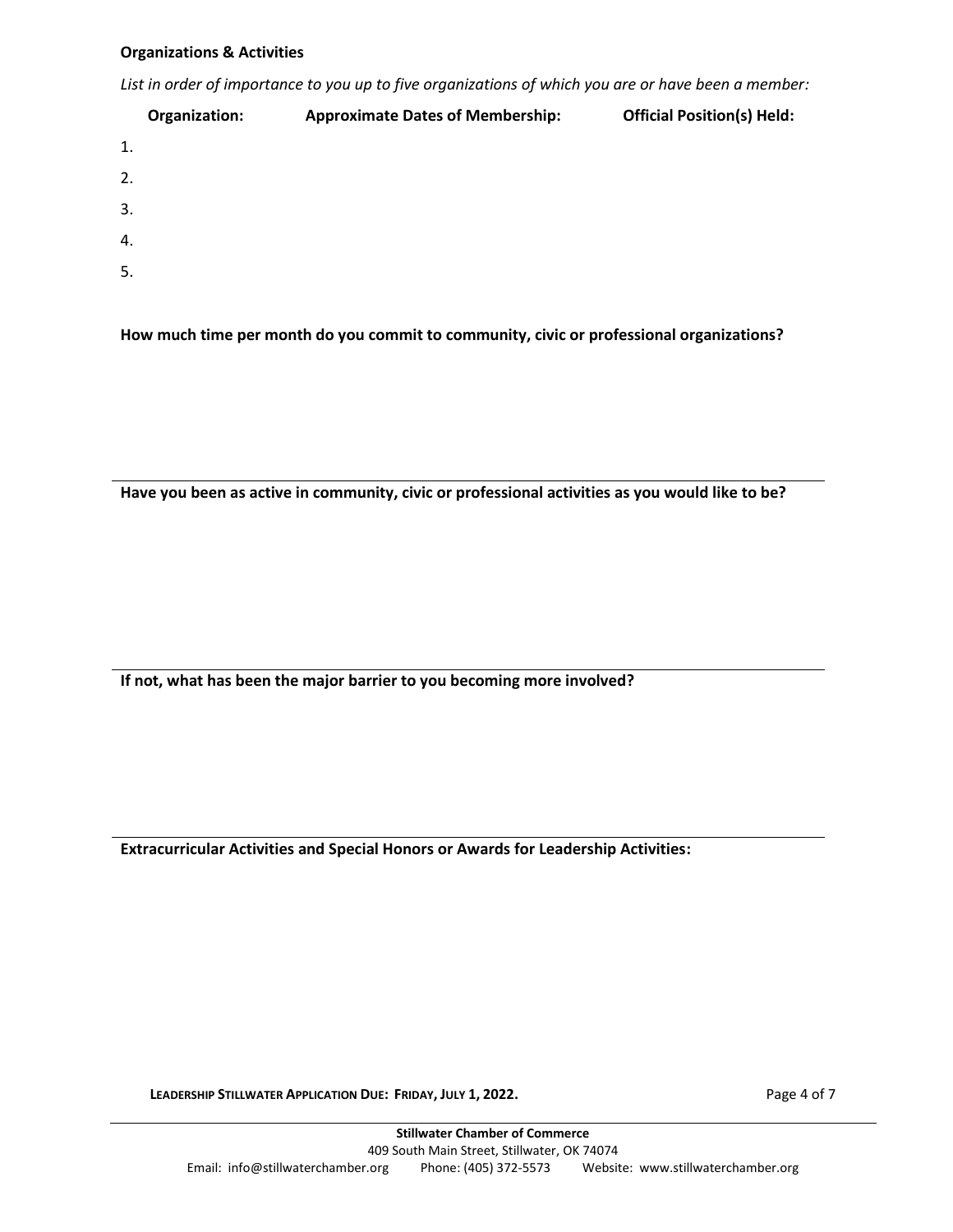# **References**

Please provide references that will attest to your leadership and community commitment *(i.e., business leaders, community leaders, Leadership Stillwater alumni)*

**What do you hope to gain from your Leadership Stillwater experience?**

**In one sentence, who do you admire most and why?**

**LEADERSHIP STILLWATER APPLICATION DUE: FRIDAY, JULY 1, 2022.** Page 5 of 7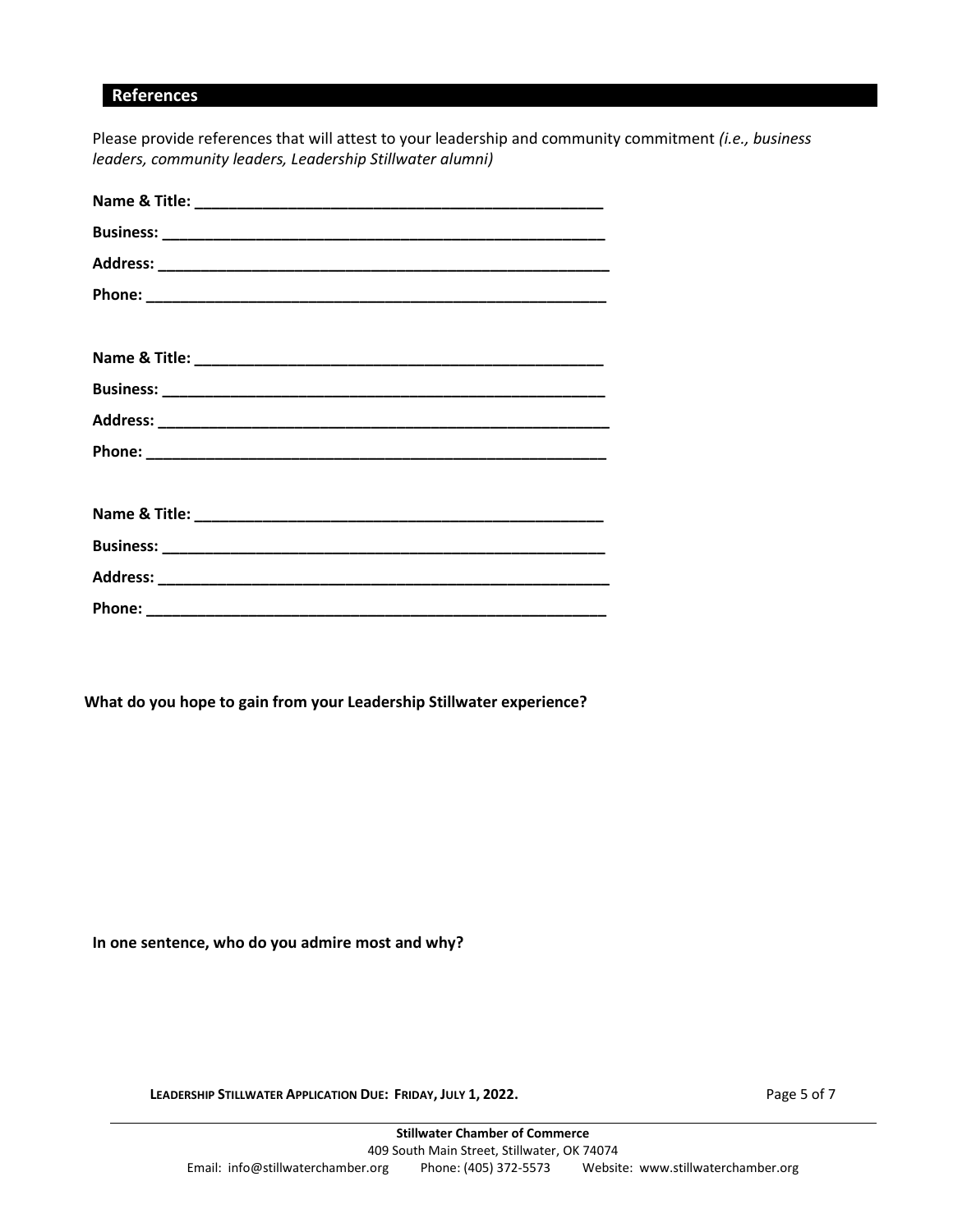# **In your opinion, what are the three most pressing problems facing Stillwater today?** Please explain why and provide recommendations for approaching and resolving these problems.

\_\_\_\_\_\_\_\_\_\_\_\_\_\_\_\_\_\_\_\_\_\_\_\_\_\_\_\_\_\_\_\_\_\_\_\_\_\_\_\_\_\_\_\_\_\_\_\_\_\_\_\_\_\_\_\_\_\_\_\_\_\_\_\_\_\_\_\_\_\_\_\_\_\_\_\_\_\_\_\_\_\_\_\_\_\_\_\_\_\_

**If you could spend \$1 million on any three things, what would they be?**

**In one word, how would you describe Stillwater?**

**LEADERSHIP STILLWATER APPLICATION DUE: FRIDAY, JULY 1, 2022.** Page 6 of 7

\_\_\_\_\_\_\_\_\_\_\_\_\_\_\_\_\_\_\_\_\_\_\_\_\_\_\_\_\_\_\_\_\_\_\_\_\_\_\_\_\_\_\_\_\_\_\_\_\_\_\_\_\_\_\_\_\_\_\_\_\_\_\_\_\_\_\_\_\_\_\_\_\_\_\_\_\_\_\_\_\_\_\_\_\_\_\_\_\_\_